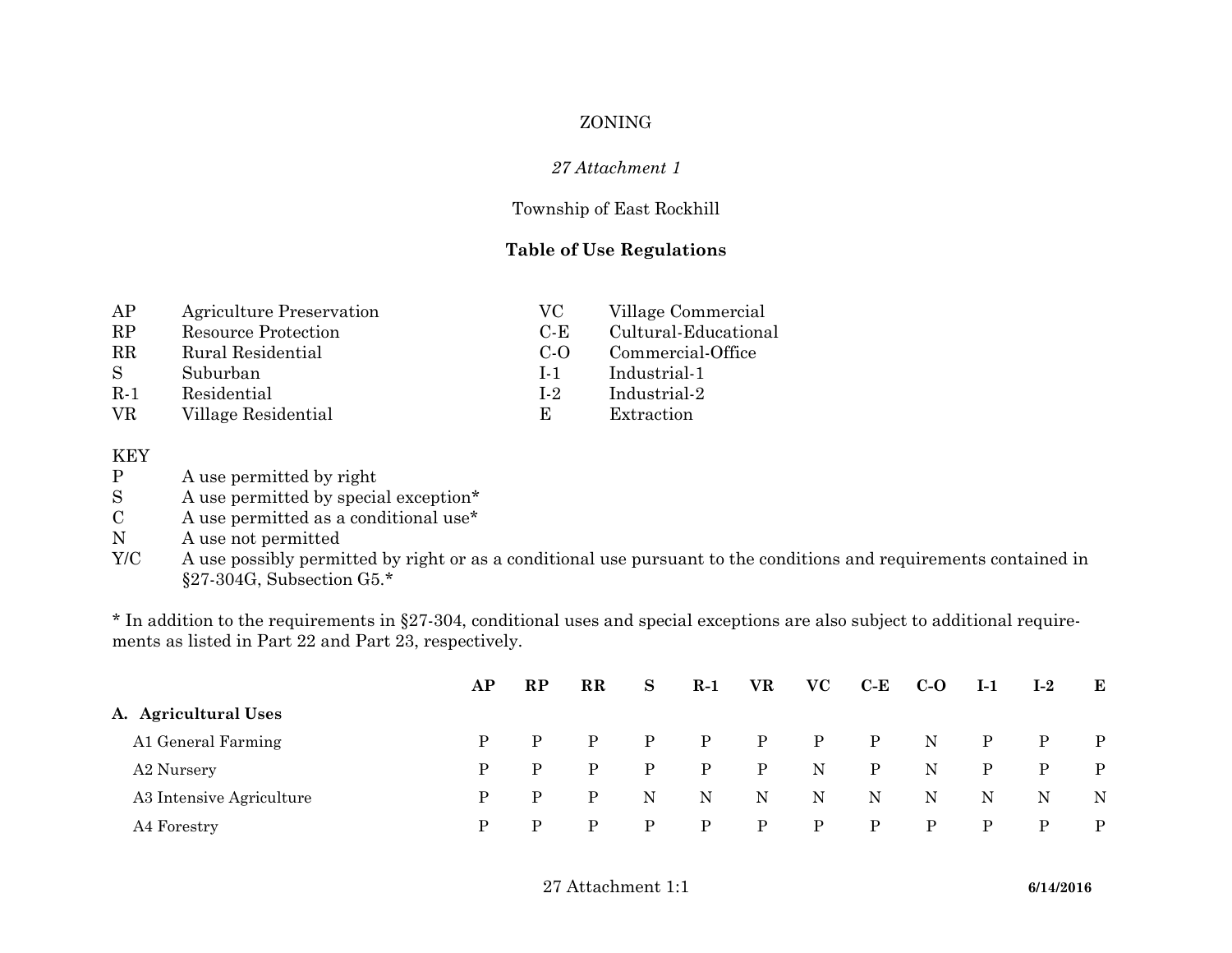## EAST ROCKHILL CODE

|                                            | AP            | RP            | $\mathbf{R}$ | $\bf S$       | $R-1$         | <b>VR</b>    | <b>VC</b>    | $C-E$        | $C-O$       | $I-1$        | $\mathbf{I}\text{-}\mathbf{2}$ | ${\bf E}$    |
|--------------------------------------------|---------------|---------------|--------------|---------------|---------------|--------------|--------------|--------------|-------------|--------------|--------------------------------|--------------|
| A5 Riding Academy                          | ${\bf P}$     | $\rm P$       | ${\bf P}$    | $\mathcal{C}$ | N             | $\mathbf N$  | $\mathbf N$  | ${\bf N}$    | $\mathbf N$ | N            | N                              | N            |
| A6 Kennel-Commercial                       | ${\bf N}$     | $\mathbf{P}$  | ${\bf P}$    | $\mathbf N$   | N             | $\mathbf N$  | ${\bf N}$    | ${\bf N}$    | N           | $\mathbf N$  | $\mathbf N$                    | $\mathbf N$  |
| A7 Agricultural Retail                     | ${\bf P}$     | $\, {\bf P}$  | ${\bf P}$    | $\mathcal{C}$ | N             | $\mathbf N$  | $\mathbf N$  | ${\bf N}$    | $\mathbf N$ | $\, {\bf P}$ | ${\bf N}$                      | $\, {\bf P}$ |
| A8 Farm Unit                               | P             | ${\bf P}$     | ${\bf P}$    | $\mathbf P$   | $\mathbf P$   | $\, {\bf P}$ | N            | N            | N           | P            | ${\bf N}$                      | $\mathbf P$  |
| A9 Farm Support Facility                   | ${\bf P}$     | ${\bf N}$     | $\mathbf S$  | $\mathbf N$   | N             | $\mathbf N$  | S            | ${\bf N}$    | N           | $\mathbf N$  | $\mathbf N$                    | $\mathbf N$  |
| A10 Kennel-Noncommercial                   | ${\bf P}$     | ${\bf P}$     | ${\bf P}$    | ${\bf P}$     | ${\bf P}$     | ${\bf P}$    | ${\bf P}$    | ${\bf P}$    | ${\bf P}$   | ${\bf P}$    | ${\bf N}$                      | $\rm P$      |
| <b>B.</b> Residential Uses                 |               |               |              |               |               |              |              |              |             |              |                                |              |
| <b>B1</b> Detached Dwelling                | ${\bf P}$     | ${\bf P}$     | ${\bf P}$    | ${\bf P}$     | ${\bf P}$     | $\mathbf P$  | ${\bf P}$    | ${\bf N}$    | $\mathbf N$ | $\mathbf N$  | $\mathbf N$                    | $\mathbf N$  |
| <b>B2 Cluster Subdivision</b>              | ${\bf N}$     | ${\bf P}$     | $\, {\bf P}$ | ${\bf P}$     | $\mathbf P$   | $\mathbf N$  | $\mathbf N$  | ${\bf N}$    | $\mathbf N$ | N            | ${\bf N}$                      | $\mathbf N$  |
| <b>B3 Performance Standard Development</b> | ${\bf N}$     | ${\bf N}$     | $\mathbf N$  | $\mathcal{C}$ | $\mathcal{C}$ | $\, {\bf P}$ | $\mathbf N$  | N            | N           | N            | ${\rm N}$                      | $\mathbf N$  |
| <b>B4 Mobile Home Park</b>                 | ${\bf N}$     | ${\bf N}$     | $\mathbf N$  | ${\bf N}$     | $\mathbf S$   | $\mathbf N$  | ${\rm N}$    | ${\bf N}$    | $\mathbf N$ | $\mathbf N$  | ${\bf N}$                      | ${\bf C}$    |
| <b>B5</b> Group Home                       | ${\rm N}$     | $\mathcal{C}$ | $\mathbf C$  | $\mathcal{C}$ | ${\rm N}$     | $\mathbf C$  | N            | N            | N           | N            | ${\bf N}$                      | N            |
| <b>B6 Life Care Facility</b>               | $\mathbf N$   | ${\bf N}$     | $\mathbf N$  | $\mathcal{C}$ | $\mathbf P$   | $\mathbf N$  | $\mathbf N$  | $\mathbf P$  | N           | N            | N                              | $\mathbf N$  |
| <b>B7 Full Care Facility</b>               | ${\bf N}$     | ${\bf N}$     | $\mathbf N$  | $\mathbf C$   | ${\bf P}$     | $\mathbf N$  | ${\bf N}$    | $\mathbf P$  | $\mathbf N$ | $\mathbf N$  | ${\bf N}$                      | $\mathbf N$  |
| B8 Rooming or Boarding House               | ${\bf N}$     | ${\bf N}$     | N            | $\mathbf N$   | N             | $\mathbf N$  | S            | ${\bf N}$    | $\mathbf N$ | N            | ${\bf N}$                      | $\mathbf N$  |
| <b>B9</b> Residential Conversion           | $\mathbf C$   | $\mathbf C$   | $\mathbf C$  | N             | $\mathcal{C}$ | $\mathbf C$  | $\mathbf C$  | $\mathbf C$  | $\mathbf N$ | $\mathbf N$  | N                              | $\mathbf N$  |
| B10a Accessory Professional Offices        | ${\bf P}$     | $\, {\bf P}$  | ${\bf P}$    | $\, {\bf P}$  | $\, {\bf P}$  | $\mathbf P$  | $\, {\bf P}$ | $\, {\bf P}$ | N           | ${\bf P}$    | $\, {\bf P}$                   | $\mathbf N$  |
| <b>B10b Accessory Personal Services</b>    | ${\bf P}$     | $\, {\bf P}$  | ${\bf P}$    | ${\bf P}$     | ${\bf P}$     | $\, {\bf P}$ | $\, {\bf P}$ | $\mathbf P$  | N           | ${\bf P}$    | $\, {\bf P}$                   | $\mathbf N$  |
| B10c Accessory Instructional Services      | $\mathbf P$   | ${\bf P}$     | $\, {\bf P}$ | ${\bf P}$     | ${\bf P}$     | ${\bf P}$    | $\, {\bf P}$ | $\, {\bf P}$ | N           | ${\bf P}$    | $\, {\bf P}$                   | $\mathbf N$  |
| B10d Accessory Home Crafts                 | ${\bf P}$     | ${\bf P}$     | ${\bf P}$    | ${\bf P}$     | ${\bf P}$     | ${\bf P}$    | ${\bf P}$    | ${\bf P}$    | N           | ${\bf P}$    | ${\bf P}$                      | $\mathbf N$  |
| B10e Accessory Family Day Care             | $\rm S$       | $\mathbf S$   | $\mathbf S$  | $\mathbf S$   | $\mathbf S$   | $\mathbf S$  | $\mathbf S$  | S            | $\mathbf N$ | ${\bf P}$    | $\, {\bf P}$                   | $\mathbf N$  |
| B10f Accessory Trades, Business            | $\mathcal{C}$ | $\mathcal{C}$ | $\mathbf C$  | $\mathbf C$   | $\mathcal{C}$ | $\mathbf C$  | $\mathbf C$  | $\mathbf C$  | N           | ${\bf P}$    | $\, {\bf P}$                   | $\mathbf N$  |
| B10g Accessory Repair Service & Other      | $\rm S$       | $\rm S$       | $\mathbf S$  | $\mathbf S$   | S             | S            | $\mathbf S$  | S            | N           | ${\bf P}$    | ${\bf P}$                      | $\mathbf N$  |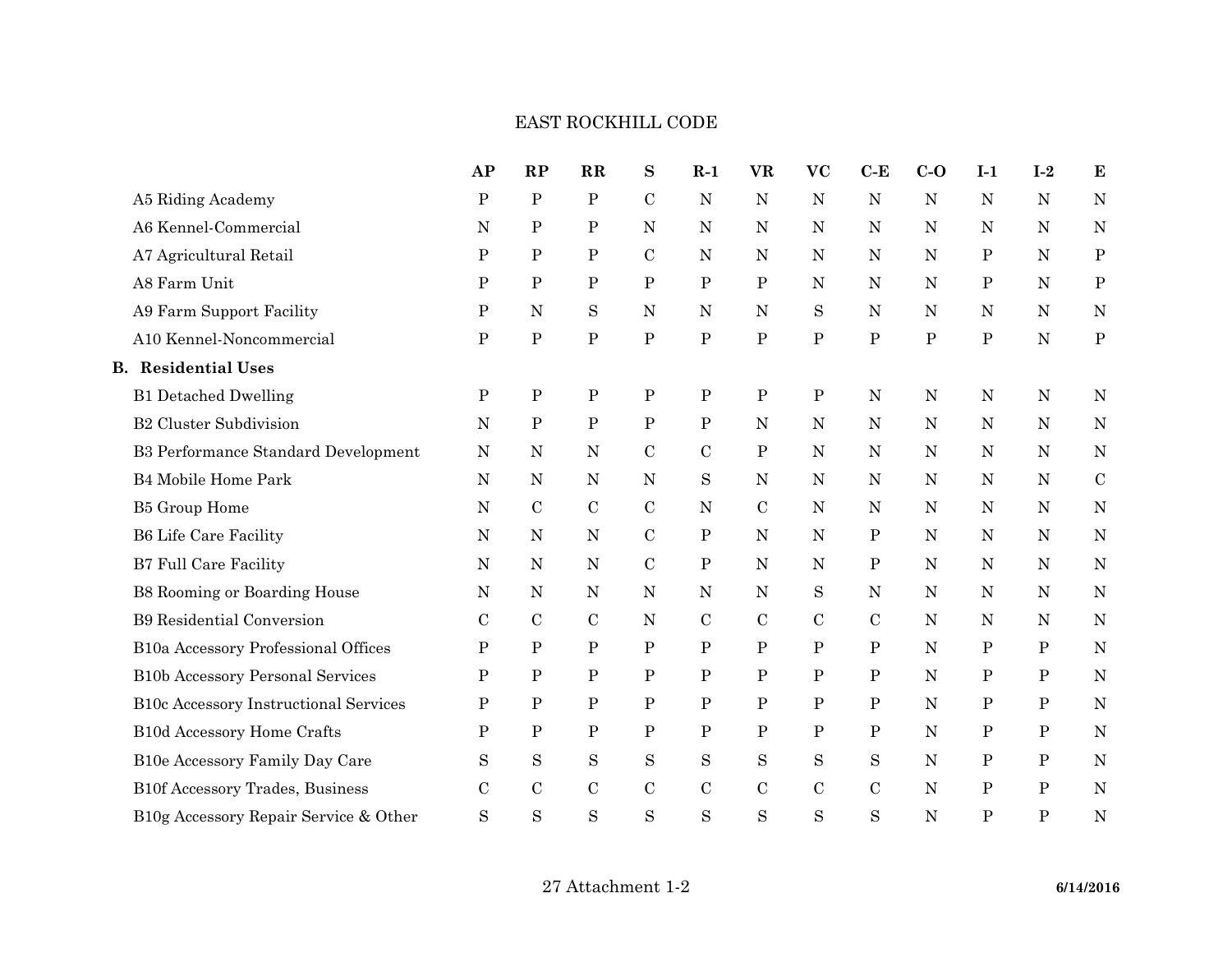## ZONING

|                                           | AP           | RP           | $\mathbf{R}$ | ${\bf S}$   | $R-1$        | <b>VR</b>    | <b>VC</b>    | $C-E$        | $C-O$          | $I-1$        | $I-2$        | $\bf{E}$    |
|-------------------------------------------|--------------|--------------|--------------|-------------|--------------|--------------|--------------|--------------|----------------|--------------|--------------|-------------|
| <b>B11 Residential Accessory Building</b> | $\mathbf{P}$ | $\, {\bf P}$ | ${\bf P}$    | ${\bf P}$   | $\mathbf P$  | ${\bf P}$    | $\mathbf P$  | $\, {\bf P}$ | $\overline{N}$ | $\mathbf{P}$ | $\mathbf{P}$ | N           |
| B12 Garage or Yard Sales                  | ${\bf P}$    | $\, {\bf P}$ | $\, {\bf P}$ | ${\bf P}$   | ${\bf P}$    | ${\bf P}$    | $\mathbf P$  | ${\bf P}$    | N              | $\mathbf P$  | ${\bf P}$    | $\mathbf N$ |
| B13 Age-Qualified Development             | $\mathbf N$  | ${\bf N}$    | $\mathbf N$  | $\mathbf C$ | ${\bf N}$    | $\mathbf N$  | $\mathbf N$  | $\mathbf N$  | $\mathbf N$    | $\mathbf N$  | ${\bf N}$    | $\mathbf N$ |
| C. Institutional Uses                     |              |              |              |             |              |              |              |              |                |              |              |             |
| C1 Place of Worship                       | $\mathbf C$  | $\mathbf C$  | $\mathbf C$  | N           | $\, {\bf P}$ | $\, {\bf P}$ | N            | $\mathbf P$  | ${\bf N}$      | $\mathbf N$  | ${\bf N}$    | N           |
| C <sub>2</sub> School                     | ${\bf N}$    | $\mathbf C$  | ${\bf C}$    | ${\bf N}$   | ${\bf P}$    | ${\bf P}$    | $\mathbf N$  | $\, {\bf P}$ | $\mathbf{Q}$   | $\mathbf N$  | ${\bf N}$    | $\mathbf N$ |
| C3 Library or Museum                      | $\mathbf N$  | ${\bf N}$    | $\mathbf N$  | ${\bf N}$   | N            | $\mathbf N$  | $\mathbf N$  | ${\bf P}$    | $\mathbf N$    | N            | ${\rm N}$    | $\mathbf N$ |
| C4 Hospital                               | $\mathbf N$  | $\mathbf S$  | $\mathbf S$  | ${\bf N}$   | N            | $\mathbf N$  | $\mathbf N$  | ${\bf P}$    | $\mathbf N$    | N            | ${\bf N}$    | $\mathbf N$ |
| C5 Nursing Home                           | $\mathbf N$  | ${\bf N}$    | $\mathbf N$  | $\mathbf N$ | $\mathbf N$  | $\mathbf N$  | $\mathbf N$  | ${\bf P}$    | $\mathbf N$    | N            | ${\bf N}$    | $\mathbf N$ |
| C6 Cemetery                               | $\mathbf C$  | ${\bf N}$    | S            | $\mathbf N$ | $\mathbf N$  | $\mathbf N$  | ${\bf N}$    | S            | $\mathbf N$    | $\mathbf N$  | ${\bf N}$    | $\mathbf N$ |
| C7 Municipal Building                     | ${\bf P}$    | $\, {\bf P}$ | ${\bf P}$    | ${\bf N}$   | ${\bf N}$    | ${\bf N}$    | ${\bf N}$    | ${\bf P}$    | $\mathbf N$    | ${\bf N}$    | ${\bf N}$    | $\mathbf N$ |
| D. Recreational Uses                      |              |              |              |             |              |              |              |              |                |              |              |             |
| D1 Recreational Facility                  | $\mathbf P$  | $\, {\bf P}$ | $\, {\bf P}$ | $\mathbf C$ | $\mathbf C$  | N            | N            | ${\bf P}$    | $\mathbf C$    | ${\bf C}$    | $\mathbf C$  | $\mathbf N$ |
| D2 Private Recreational Facility          | $\mathbf N$  | ${\bf P}$    | $\, {\bf P}$ | $\mathbf C$ | $\mathbf C$  | $\mathbf N$  | $\mathbf N$  | $\mathbf C$  | $\mathbf C$    | ${\bf C}$    | ${\bf C}$    | $\mathbf N$ |
| D3 Private Club                           | $\mathbf C$  | ${\bf C}$    | ${\bf C}$    | ${\bf N}$   | $\mathbf N$  | ${\bf N}$    | $\mathbf C$  | $\mathbf C$  | ${\bf P}$      | $\, {\bf P}$ | ${\bf P}$    | $\mathbf N$ |
| D4 Community Center                       | $\mathbf N$  | ${\bf N}$    | ${\bf N}$    | ${\bf N}$   | ${\bf N}$    | $\mathbf C$  | ${\bf N}$    | ${\bf P}$    | $\mathbf N$    | ${\bf N}$    | $\mathbf N$  | $\mathbf N$ |
| E. Office Uses                            |              |              |              |             |              |              |              |              |                |              |              |             |
| E1 Medical Office                         | ${\bf N}$    | ${\bf N}$    | ${\bf N}$    | ${\bf N}$   | N            | $\mathbf N$  | $\mathbf C$  | ${\bf N}$    | ${\bf P}$      | ${\bf P}$    | $\, {\bf P}$ | $\mathbf N$ |
| E2 Veterinary Office                      | $\mathbf N$  | $\, {\bf P}$ | $\, {\bf P}$ | $\mathbf N$ | N            | N            | ${\bf C}$    | $\mathbf N$  | N              | $\mathbf P$  | $\mathbf P$  | $\mathbf N$ |
| E3 Office                                 | $\mathbf N$  | ${\bf N}$    | ${\bf N}$    | ${\bf N}$   | ${\bf N}$    | $\mathbf N$  | $\, {\bf P}$ | $\mathbf N$  | ${\bf P}$      | $\mathbf P$  | ${\bf P}$    | $\mathbf N$ |
| E4 Office Park                            | $\mathbf N$  | ${\bf N}$    | $\mathbf N$  | ${\bf N}$   | N            | $\mathbf N$  | $\mathbf N$  | ${\bf N}$    | $\, {\bf P}$   | $\mathbf N$  | ${\bf P}$    | $\mathbf N$ |
| F. Commercial & Consumer Service Uses     |              |              |              |             |              |              |              |              |                |              |              |             |
| F1 Commercial School                      | ${\bf N}$    | ${\bf N}$    | $\mathbf N$  | $\mathbf N$ | $\mathbf N$  | $\mathbf N$  | $\mathbf S$  | $\mathbf N$  | ${\bf P}$      | N            | ${\bf N}$    | $\mathbf N$ |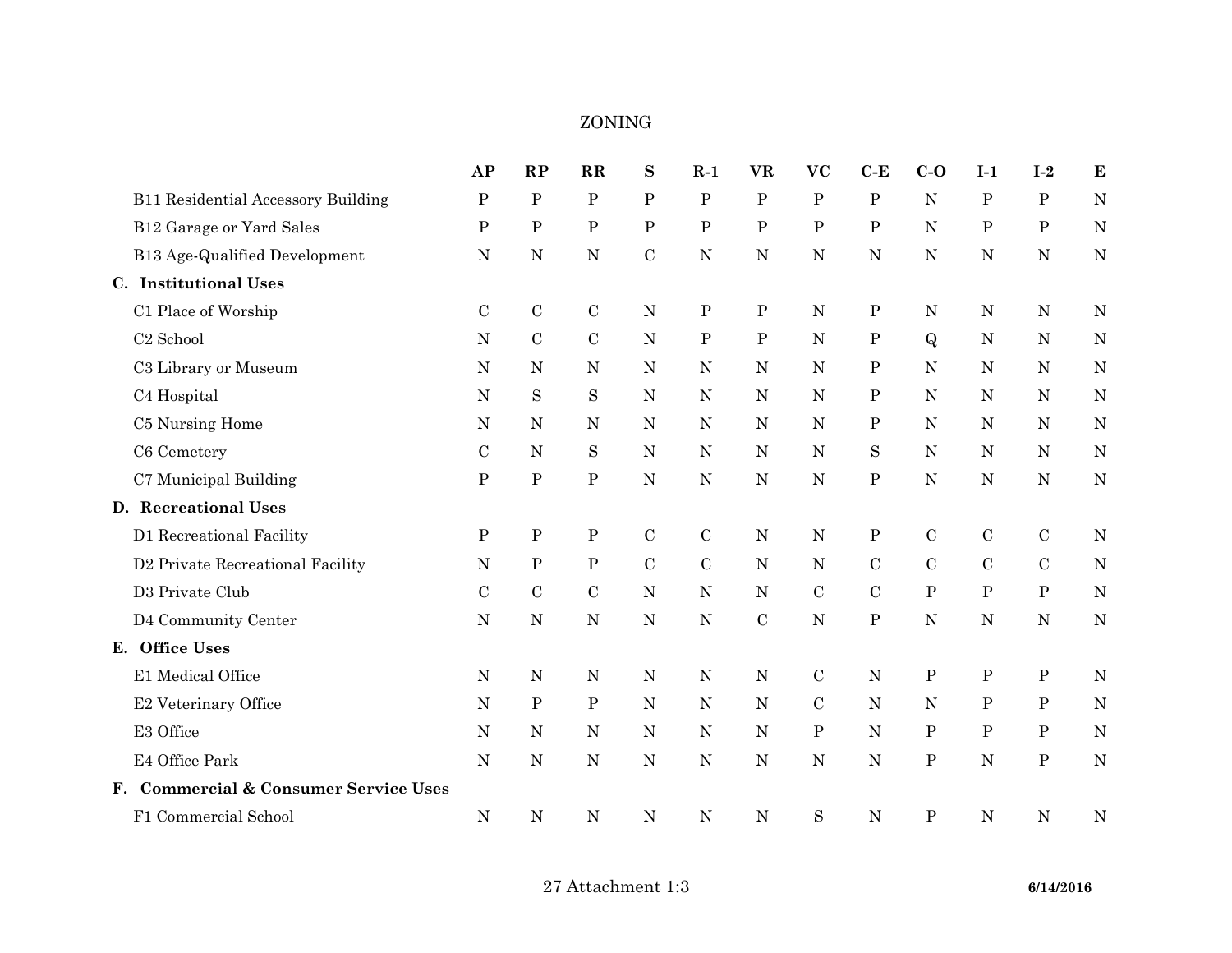## EAST ROCKHILL CODE

|                                         | AP            | RP          | $\mathbf{R}$ | S           | $R-1$       | <b>VR</b>   | <b>VC</b>    | $C-E$        | $C-O$         | $I-1$        | $I-2$        | ${\bf E}$   |
|-----------------------------------------|---------------|-------------|--------------|-------------|-------------|-------------|--------------|--------------|---------------|--------------|--------------|-------------|
| F2 Day-Care Center                      | N             | $\mathbf N$ | $\mathbf N$  | N           | $\mathbf N$ | $\mathbf N$ | N            | $\, {\bf P}$ | ${\bf P}$     | $\mathbf N$  | N            | N           |
| F3 Retail Store                         | $\mathbf N$   | ${\bf N}$   | N            | $\mathbf N$ | $\mathbf N$ | ${\bf N}$   | N            | $\mathbf N$  | Ρ             | N            | ${\rm N}$    | $\mathbf N$ |
| F4 Adult Commercial                     | N             | $\mathbf N$ | N            | $\mathbf N$ | $\mathbf N$ | ${\rm N}$   | $\mathbf N$  | ${\rm N}$    | $\mathcal{C}$ | $\mathbf N$  | N            | $\mathbf N$ |
| F5 Village Oriented Shop                | N             | N           | N            | N           | $\mathbf N$ | ${\rm N}$   | $\mathbf P$  | $\mathbf N$  | N             | N            | N            | N           |
| F6 Service Business                     | ${\rm N}$     | ${\bf N}$   | ${\bf N}$    | N           | ${\bf N}$   | ${\bf N}$   | $\mathbf P$  | $\mathbf N$  | ${\bf P}$     | ${\rm N}$    | N            | ${\bf N}$   |
| F7 Financial Establishment              | N             | ${\bf N}$   | $\mathbf N$  | N           | $\mathbf N$ | ${\bf N}$   | $\, {\bf P}$ | ${\rm N}$    | $\, {\bf P}$  | ${\bf N}$    | N            | $\mathbf N$ |
| F8 Funeral Home or Mortuary             | N             | N           | N            | N           | N           | $\mathbf N$ | $\mathbf C$  | N            | ${\bf P}$     | N            | N            | N           |
| F9 Eating Place                         | $\mathbf N$   | $\mathbf N$ | ${\bf N}$    | ${\bf N}$   | ${\bf N}$   | ${\bf N}$   | $\mathbf S$  | N            | ${\bf P}$     | $\mathbf N$  | ${\bf N}$    | ${\bf N}$   |
| F10 Drive-ins & Other Eating            | $\mathbf N$   | ${\rm N}$   | N            | N           | ${\bf N}$   | $\mathbf N$ | $\mathbf N$  | $\mathbf N$  | ${\bf P}$     | $\mathbf N$  | N            | ${\bf N}$   |
| F11 Tavern                              | N             | ${\rm N}$   | N            | N           | ${\bf N}$   | $\mathbf N$ | $\rm S$      | N            | S             | N            | N            | N           |
| F12 Repair Shop                         | ${\bf N}$     | ${\rm N}$   | N            | N           | ${\bf N}$   | $\mathbf N$ | $\mathbf N$  | $\mathbf N$  | ${\bf P}$     | ${\bf P}$    | $\, {\bf P}$ | $\mathbf N$ |
| F13 Indoor Entertainment                | $\mathbf N$   | $\mathbf N$ | N            | N           | ${\bf N}$   | $\mathbf N$ | N            | $\mathbf N$  | S             | S            | $\mathbf N$  | N           |
| F14 Theater                             | N             | N           | N            | N           | $\mathbf N$ | $\mathbf N$ | N            | N            | $\mathbf C$   | N            | N            | N           |
| F15 Indoor Athletic Club                | $\mathbf N$   | ${\rm N}$   | ${\bf N}$    | ${\bf N}$   | $\mathbf N$ | ${\bf N}$   | $\mathbf N$  | $\mathbf N$  | ${\bf P}$     | ${\bf P}$    | ${\bf P}$    | $\mathbf N$ |
| F16 Amusement Halls and Arcade          | $\mathbf N$   | $\mathbf N$ | ${\bf N}$    | $\mathbf N$ | $\mathbf N$ | ${\bf N}$   | $\mathbf N$  | $\mathbf N$  | $\mathbf C$   | $\mathbf N$  | $\mathbf N$  | ${\bf N}$   |
| F17 Outdoor Entertainment               | N             | $\mathbf N$ | N            | N           | $\mathbf N$ | ${\bf N}$   | N            | ${\rm N}$    | $\mathbf C$   | $\, {\bf P}$ | ${\bf P}$    | $\mathbf N$ |
| F18 Outdoor Motion Picture              | $\mathbf N$   | ${\bf N}$   | N            | N           | $\mathbf N$ | ${\bf N}$   | N            | ${\bf N}$    | ${\bf N}$     | $\, {\bf P}$ | $\, {\bf P}$ | $\mathbf N$ |
| F19 Cottage Development or Private Camp | $\mathbf N$   | S           | $\mathbf N$  | N           | ${\bf N}$   | ${\bf N}$   | N            | $\mathbf N$  | ${\bf N}$     | $\mathbf N$  | N            | N           |
| F20 Recreational Camping Park           | N             | S           | N            | N           | N           | ${\rm N}$   | N            | $\mathbf N$  | N             | N            | N            | $\mathbf N$ |
| F21 Golf Course                         | N             | $\mathbf P$ | $\mathbf P$  | N           | ${\bf N}$   | ${\bf N}$   | N            | ${\rm N}$    | N             | Ρ            | $\mathbf P$  | $\mathbf N$ |
| F22 Motel-Hotel                         | N             | N           | ${\rm N}$    | N           | ${\bf N}$   | $\mathbf N$ | N            | $\mathbf N$  | S             | ${\bf P}$    | $\mathbf P$  | $\mathbf N$ |
| F <sub>23</sub> Inn                     | N             | N           | N            | N           | N           | $\mathbf N$ | S            | N            | S             | $\mathbf{P}$ | $\mathbf{P}$ | N           |
| F24 Guest House                         | $\mathcal{C}$ | $\mathbf C$ | $\mathbf C$  | N           | N           | ${\bf N}$   | N            | N            | N             | N            | $\mathbf N$  | $\mathbf N$ |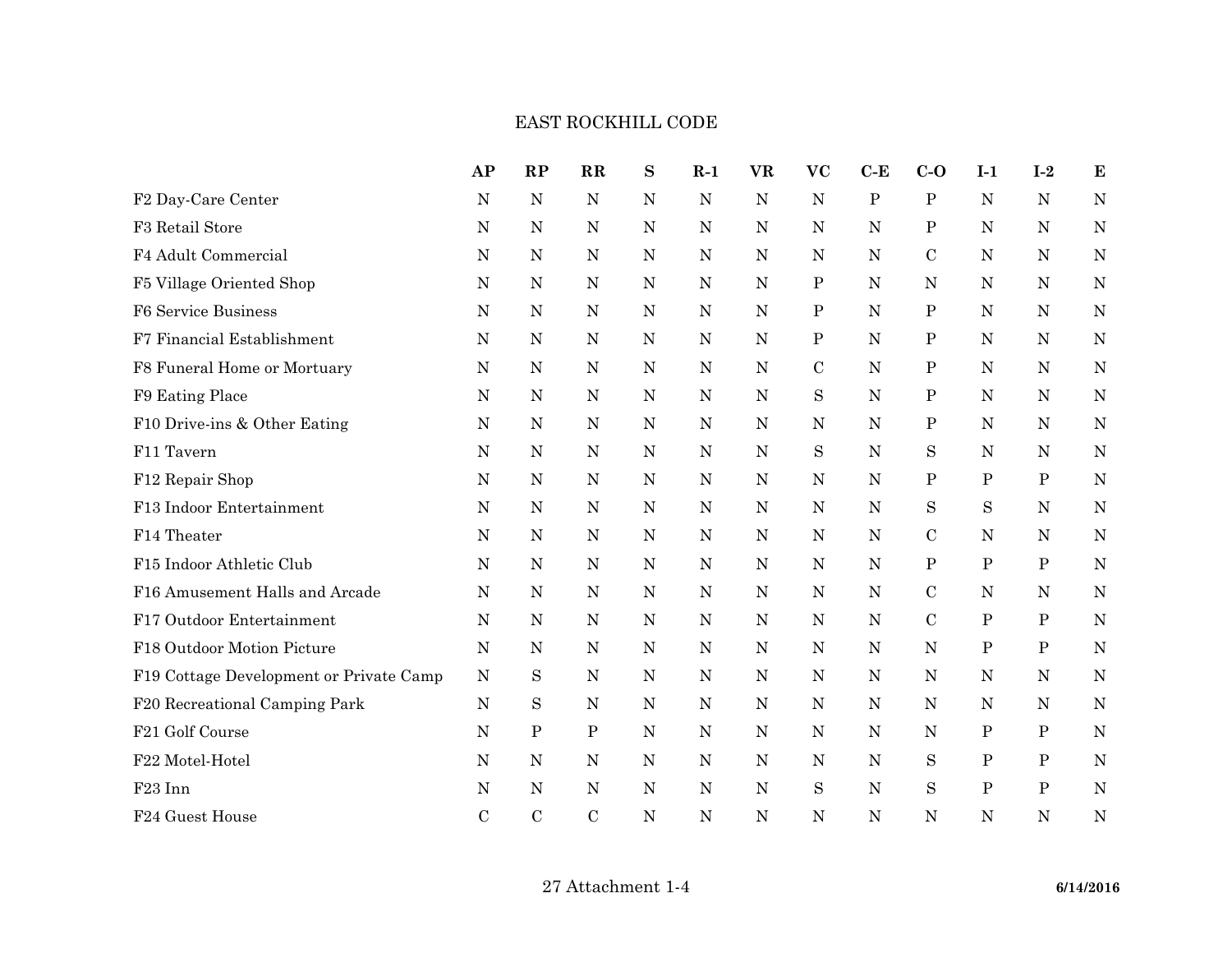|                                                  | AP            | RP          | $\mathbf{R}$  | $\bf S$     | $R-1$       | <b>VR</b>   | <b>VC</b>    | $C-E$        | $C-O$        | $I-1$          | $I-2$        | $\bf{E}$    |
|--------------------------------------------------|---------------|-------------|---------------|-------------|-------------|-------------|--------------|--------------|--------------|----------------|--------------|-------------|
| F25 Service Station or Car-Washing Facili-<br>ty | N             | N           | N             | ${\bf N}$   | ${\bf N}$   | ${\bf N}$   | $\mathbf C$  | $\mathbf N$  | S            | S              | ${\bf N}$    | $\mathbf N$ |
| F26 Automobile Sales                             | ${\bf N}$     | ${\bf N}$   | N             | ${\bf N}$   | ${\bf N}$   | ${\bf N}$   | $\mathbf N$  | N            | $\, {\bf P}$ | $\mathbf P$    | ${\bf P}$    | $\mathbf N$ |
| F27 Automobile Repair                            | N             | ${\bf N}$   | N             | ${\bf N}$   | ${\bf N}$   | $\mathbf N$ | S            | $\mathbf N$  | ${\bf N}$    | $\mathbf P$    | ${\bf P}$    | N           |
| F28 Automotive Accessories                       | N             | ${\bf N}$   | $\mathbf N$   | N           | ${\bf N}$   | $\mathbf N$ | N            | N            | $\mathbf P$  | $\mathbf P$    | $\mathbf P$  | N           |
| F29 Truck & Farm Equipment Sales                 | N             | N           | $\mathbf N$   | ${\bf N}$   | ${\bf N}$   | ${\bf N}$   | S            | $\mathbf N$  | $\mathbf N$  | $\, {\bf P}$   | $\mathbf P$  | $\mathbf N$ |
| F30 Shopping Center                              | ${\bf N}$     | ${\bf N}$   | $\mathbf N$   | ${\bf N}$   | $\mathbf N$ | ${\bf N}$   | $\mathbf N$  | $\mathbf N$  | $\mathbf C$  | $\mathbf N$    | $\mathbf N$  | N           |
| F31 Miniwarehouses                               | $\mathbf N$   | N           | N             | ${\bf N}$   | $\mathbf N$ | $\mathbf N$ | $\mathbf N$  | $\mathbf N$  | N            | $\mathbf P$    | $\, {\bf P}$ | N           |
| F32 Dwelling in Combination                      | N             | $\mathbf N$ | N             | ${\bf N}$   | ${\bf N}$   | $\mathbf N$ | $\mathbf{P}$ | $\mathbf{P}$ | P            | N              | ${\bf N}$    | N           |
| F33 Nonresidential Conversion                    | N             | $\mathbf N$ | $\mathbf N$   | N           | ${\bf N}$   | ${\bf N}$   | ${\bf P}$    | ${\bf N}$    | ${\bf P}$    | ${\bf P}$      | ${\bf P}$    | $\mathbf N$ |
| G. Utility, Service & Transportation Uses        |               |             |               |             |             |             |              |              |              |                |              |             |
| G1 Utilities                                     | $\mathbf C$   | $\mathbf C$ | $\mathbf C$   | $\mathbf C$ | ${\bf C}$   | $\mathbf C$ | $\mathbf C$  | $\mathbf C$  | $\mathbf C$  | $\mathbf C$    | ${\bf C}$    | $\mathbf C$ |
| G2 Emergency Facilities                          | $\mathcal{C}$ | $\mathbf C$ | $\mathcal{C}$ | $\mathbf C$ | ${\bf C}$   | $\mathbf C$ | $\mathbf C$  | $\mathbf C$  | ${\bf C}$    | $\mathbf C$    | $\mathbf C$  | ${\bf C}$   |
| G3 Terminal                                      | N             | $\mathbf N$ | N             | ${\bf N}$   | ${\bf N}$   | $\mathbf N$ | $\mathbf N$  | $\mathbf N$  | $\mathbf C$  | $\mathcal{C}$  | $\mathbf C$  | N           |
| G4 Airport/Heliport                              | N             | ${\bf N}$   | N             | ${\bf N}$   | $\mathbf N$ | ${\bf N}$   | $\mathbf N$  | $\mathbf N$  | $\mathbf N$  | $\mathcal{C}$  | ${\bf C}$    | N           |
| G5 Wireless Telecommunications Facility          | Y/C           | Y/C         | Y/C           | ${\it Y/C}$ | Y/C         | Y/C         | Y/C          | Y/C          | ${\it Y/C}$  | Y/C            | Y/C          | Y/C         |
| H. Industrial Uses                               |               |             |               |             |             |             |              |              |              |                |              |             |
| H1 Manufacturing                                 | N             | $\mathbf N$ | N             | ${\bf N}$   | ${\bf N}$   | ${\bf N}$   | $\mathbf N$  | ${\bf N}$    | ${\bf N}$    | ${\bf P}$      | ${\bf P}$    | $\mathbf N$ |
| H <sub>2</sub> Research                          | N             | $\mathbf N$ | $\mathbf N$   | ${\bf N}$   | $\mathbf N$ | ${\bf N}$   | N            | $\mathbf N$  | $\mathbf N$  | $\mathbf P$    | $\, {\bf P}$ | N           |
| H3 Wholesale, Storage, Warehousing               | N             | ${\bf N}$   | N             | ${\bf N}$   | $\mathbf N$ | ${\bf N}$   | N            | $\mathbf N$  | $\mathbf N$  | $\mathbf P$    | ${\bf P}$    | $\mathbf N$ |
| H <sub>4</sub> Printing                          | N             | ${\bf N}$   | N             | ${\bf N}$   | $\mathbf N$ | ${\bf N}$   | $\mathbf N$  | $\mathbf N$  | ${\bf N}$    | $\mathbf P$    | $\mathbf P$  | N           |
| H <sub>5</sub> Contracting                       | N             | N           | N             | N           | $\mathbf N$ | N           | N            | N            | N            | $\mathbf P$    | $\, {\bf P}$ | N           |
| H6 Truck Terminal                                | N             | N           | N             | $\mathbf N$ | ${\bf N}$   | ${\bf N}$   | $\mathbf N$  | ${\bf N}$    | ${\bf N}$    | $\overline{P}$ | ${\bf P}$    | $\mathbf N$ |

## ZONING